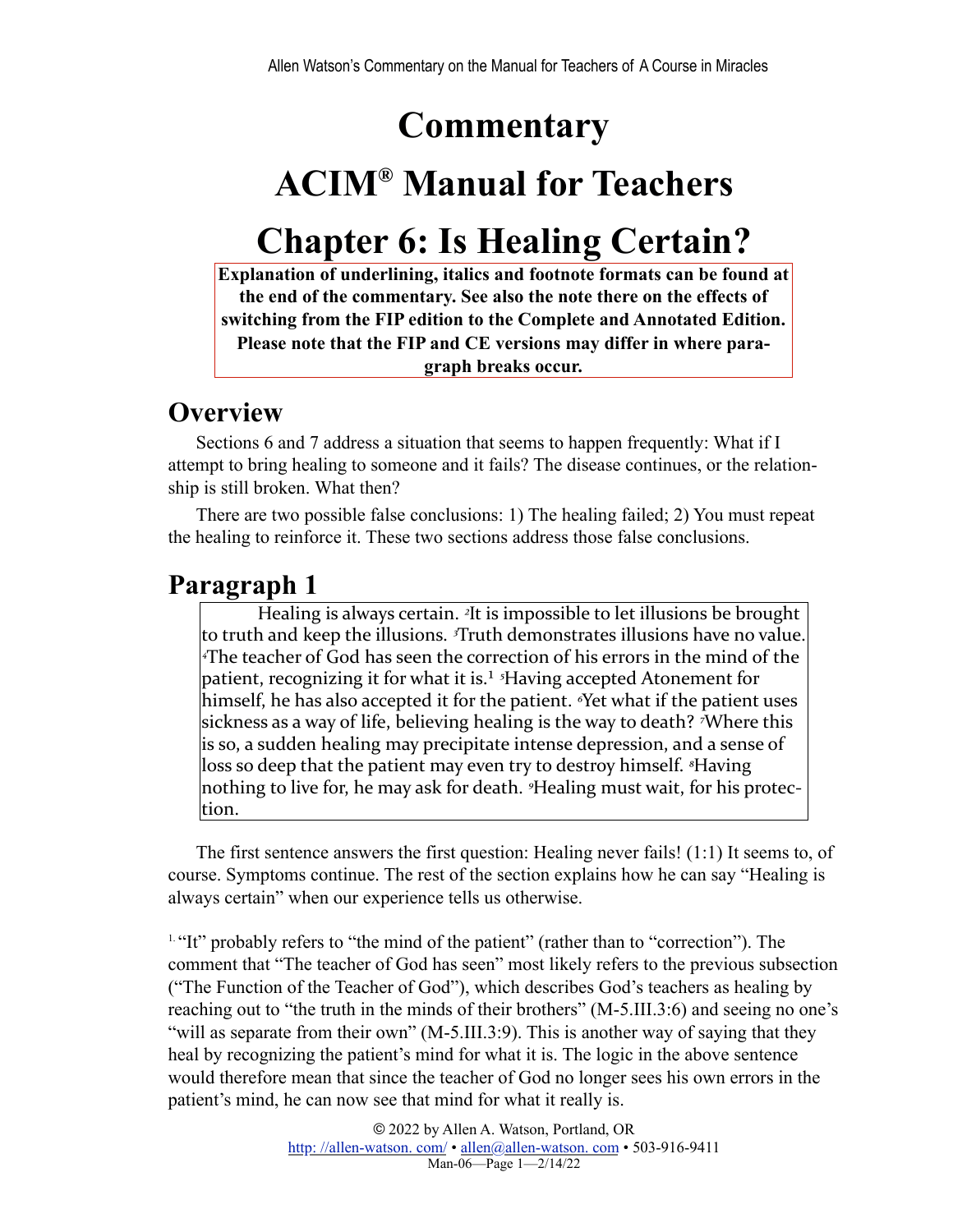The idea is that if you genuinely offer healing, the patient always receives it, no matter what the appearances tell us. If you bring the illusion of sickness to Truth, that illusion *must* be dispelled (1:2). As a teacher of God, if you have carried out your function as described in the preceding section, you have allowed your misperceptions to be brought to Truth and corrected. That correction has extended into the mind of the patient. The Truth eradicates illusions (1:3). The teacher of God has recognized the error and has seen the correction (1:4). As 1:5 puts it, "Having accepted the Atonement for himself, he has also accepted it for the patient."

Even in such a case, the appearance of sickness may continue. An example from the Bible may prove helpful. You probably believe that if anyone could heal others, it was Jesus. Perhaps you have noticed that when Jesus performed healing, he often said, "*Your faith* has healed you." He did not claim to have healed them by his supernatural powers; it was the patient's change of mind that brought about healing.

One time, however, Jesus offered healings, and—apparently—it didn't happen.

"And they took offense at him. … And he did not do many deeds of power there, because of their unbelief." (Matthew 13:57–58 [NRSV])

When you offer healing, but symptoms persist, the problem seems to lie with the patient. Jesus goes on (in our section) to point out that some people use "sickness as a way of life." To be healed would ruin their game (1:6). They are addicted to being sick. They have chosen the role in life of being a sick person. It seems to give them what they want. In the Text, Jesus has pointed out that sometimes we choose sickness as a way of guilting another person:

"A sick and suffering you but represents your brother's guilt; the witness which you send lest he forget the injuries he gave, from which you swear he never will escape. This sick and sorry picture you accept, if only it can serve to punish him. The sick are merciless to everyone, and in contagion do they seek to kill. Death seems an easy price if they can say, 'Behold me, brother, at your hand I die.' For sickness is the witness to his guilt, and death would prove his errors must be sins." (T-27.I.4:3–7 (CE))

In this case, Jesus says, "a sudden healing may precipitate intense depression" to the point of suicide (1:7–8). Therefore, *to protect the patient*, "healing must wait" (1:9).

Two quotes from the CE not found in other editions of the Course indicate the same idea:

"Before it is safe to let miracle workers loose in this world, it is essential that they understand fully the fear of release." (T-2.VI.11:1 (CE))

"If they [who are afraid of miracles] are inappropriately exposed to a straight and undiluted miracle, they may be precipitated into panic." (T-2.VI.9:3 (CE))

Why would a patient be so attached to his sickness? I can think of many reasons. For instance:

- It brings him attention and sympathy.
- It relieves him of responsibility.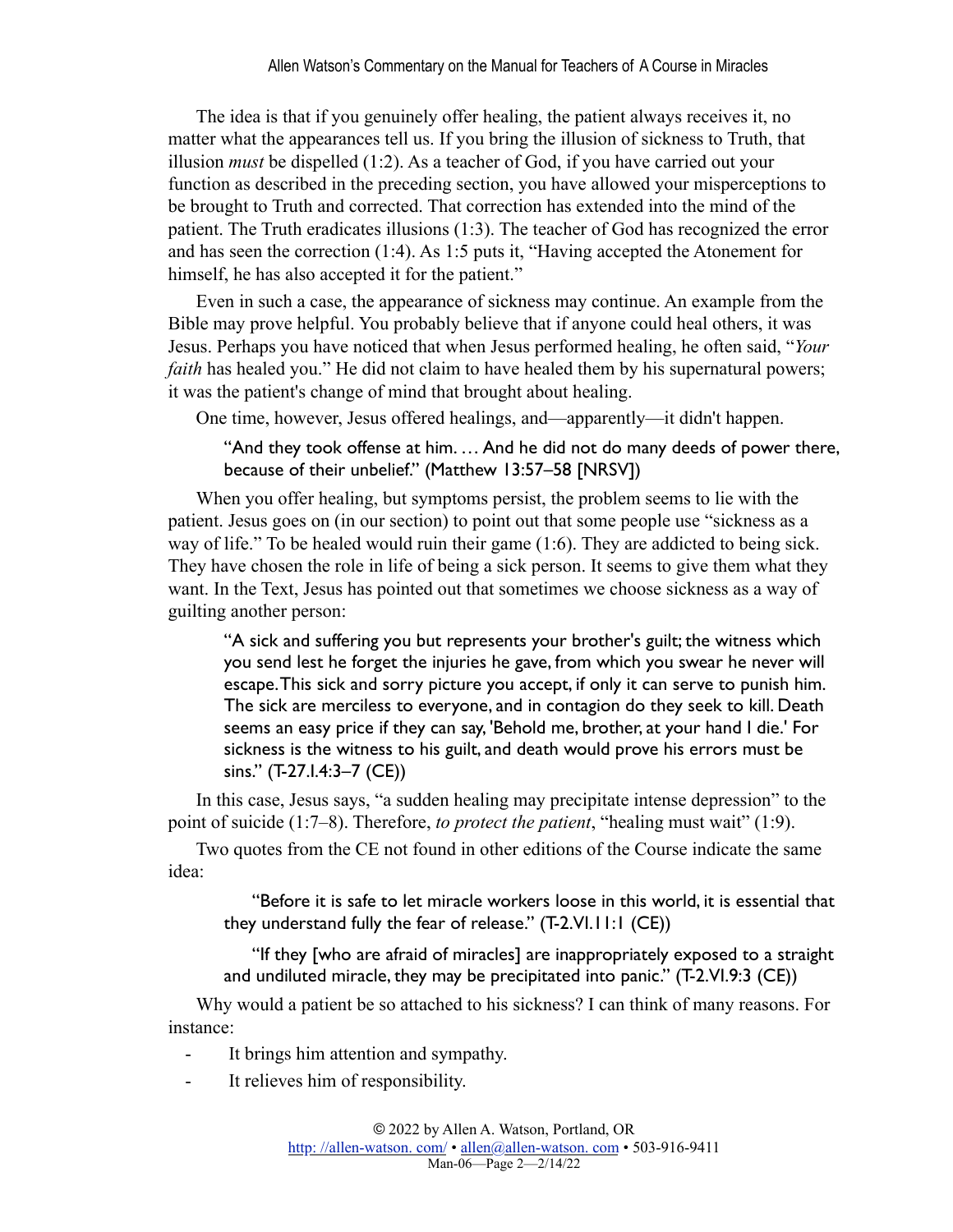It gives him an excuse to feel like a victim.

Yet these are surface manifestations of the real, underlying reason, given in Section M-5.I. Based on that section, the real reason the patient is so attached to sickness is that he sees it as a way of stealing power from God (by giving himself the punishment he thinks God would give him). It is his way of winning his supposed war with God.

So, for the sake of the patient, sickness *appears* to continue even though healing has already occurred.

#### **Paragraph 2**

<span id="page-2-2"></span>**2** Healing will always stand aside when it would be seen as threat. <sup>*z*The</sup> instant it is welcome, it is there. <sup>3</sup>Where healing has been given, it will be received. <sup>4</sup>And what is time before the gifts of God? <sup>5</sup>We have referred many times in the text to the storehouse of treasures laid up equally for the giver and receiver of God's gifts.<sup>2</sup> <sup>*§*Not one is lost, for they can but increase. *7*No</sup> teacher of God should feel disappointed if he has offered healing and it does not appear to have been received. <sup>*s*</sup>It is not up to him to judge when his gift should be accepted. <sup>*I*</sup>Let him be certain it has been received, and trust that it will be accepted when it is recognized as a blessing and not a  $\rm{curse.}^3$ 

<span id="page-2-3"></span>Whenever the patient's mind is still clouded enough to see healing as a threat (which occurs more often than not), healing will "always stand aside" (2:1). In other words the patient will continue to manifest symptoms of sickness. But in the instant their mind *welcomes* healing, "it is there" (2:2). This is when "instantaneous healing" occurs.

We might think it is a waste of time to give healing to someone who isn't ready to welcome it, but it is not a waste. Healing given is always received (2:3). The time between reception and manifestation is irrelevant (2:4). When you give healing to another person, it enters "the storehouse of treasures" that belongs equally to the givers and receivers of God's gifts (2:5). This is called the "storehouse of your mind" in W-159.2:5. Also called a "treasure house," it is referred to elsewhere in this lesson as the "golden treasury"  $(6:5)$ , "this new home"  $(7:4)$ , "His storehouse"  $(9:1)$ , and "the store of miracles" (10:1). (See also the footnote to 2:5 in the CE.) No gift you ever give or receive is ever lost (2:6)! They increase, and never decrease. It's a bit like putting money into a savings account with fixed interest. What you put in is always growing. What's more, when you

<span id="page-2-1"></span><span id="page-2-0"></span>[2.](#page-2-2)For some of the more important references to the storehouse of treasures (also called the treasure house, treasury, store, and storehouse), see T-28.III.6-8, W-159.6-10, and W-316.1. The significance of the storehouse for the current discussion is that every time we give a gift (such as a gift of healing) to another, that gift is then securely stored in his storehouse (and ours), waiting for the time that he is ready to accept it. <sup>[3.](#page-2-3)</sup> The gift has definitely been "received" because it has been laid in the receiver's treasure house. It is like money sitting in his bank account. When it is then "accepted" into his conscious experience is determined by his choice.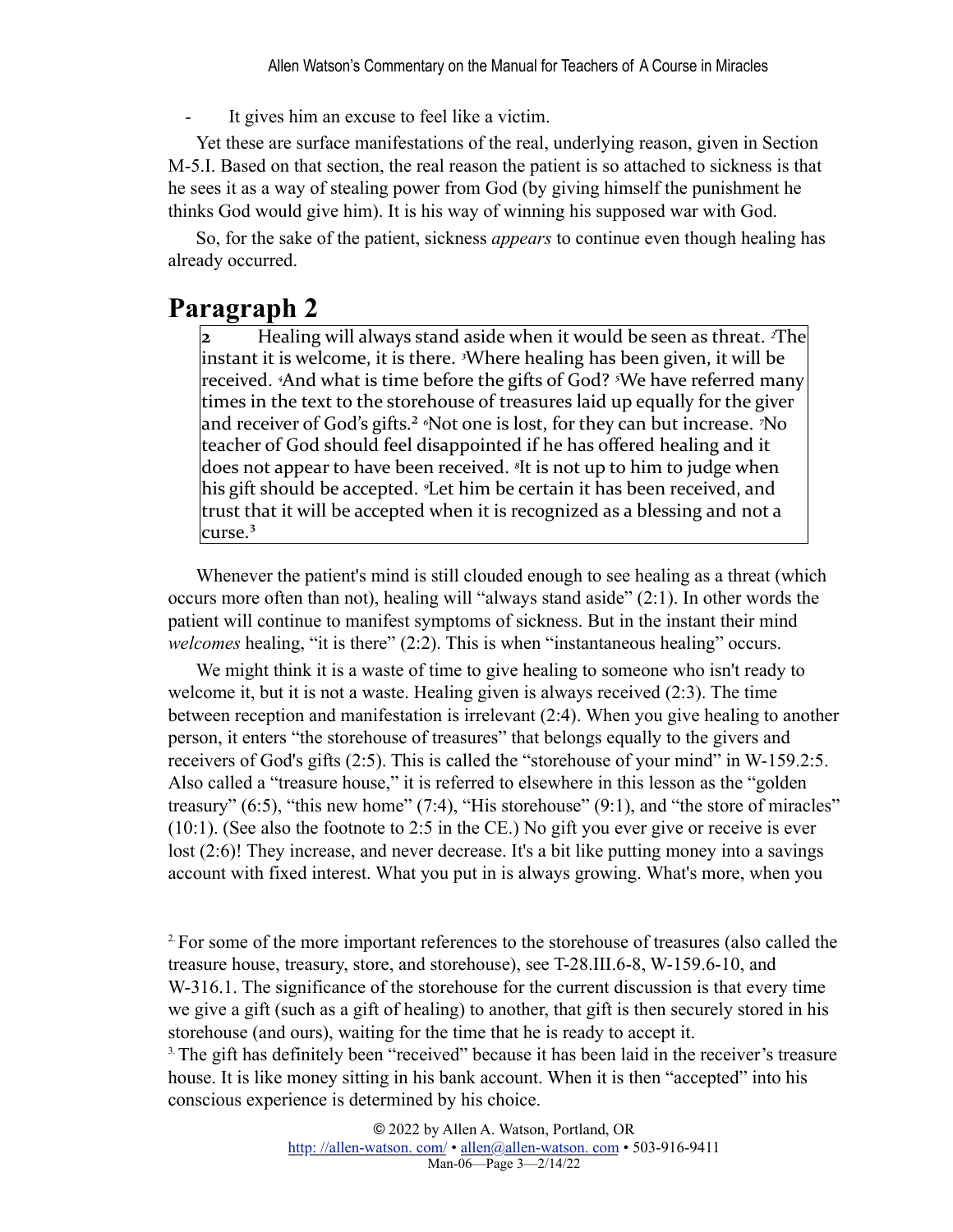make a "withdrawal" and give it away, it increases even more! (See W-159.2:5.) You receive miracles by giving them away!

So, if you offer healing to someone and "it does not appear to have been received," don't feel disappointed (2:7). You are not the one who can judge *when* your gift should be accepted (2:8). Whatever the appearance, resst assured that your gift *has been received* and your "patient" *will* accept it when they recognize it "as a blessing and not a curse"  $(2:9)$ .

Jesus makes a distinction between the gift's *reception* and its *acceptance*. He says that when a healing gift is given, the recipient's mind *always* receives it and stores it up, regardless of the resistance felt by the recipient. It sits there waiting for the right time, the moment that the recipient's fear of healing dissipates so that they become willing to *accept* the gift. The intervening time has no importance or effect on the efficacy of the healing.

Our mental storehouse is already stocked with treasures, miraculous treasures, just waiting for us to claim them. And we claim them as we begin to give them away!

#### **Paragraph 3**

It is not the function of God's teachers to evaluate the outcome of their gifts. <sup>2</sup>It is merely their function to give them. <sup>3</sup>Once they have done that they have also given the outcome, for that is part of the gift. <sup>4</sup>No one can give if he is concerned with the result of the giving. <sup>*T*</sup> That is a limitation on the giving itself, and neither the giver nor the receiver would have the gift. Trust is an essential part of giving; in fact, it is the part that makes sharing possible, the part that guarantees the giver will not lose but only gain. <sup>7</sup>Who gives a gift and then remains with it, to be sure it is used as the giver deems appropriate? <sup>*§*</sup>Such is not giving but imprisoning.

Next, we are told that evaluating the outcome of our gifts isn't our job (3:1). Our job is to give the gift and then let go (3:2). If we hold onto the gift, evaluating how well it has been received and how effective it was, we haven't truly given it. Until we let go of concern about the outcome we haven't truly given the gift! Why is that? Because "the outcome…is part of the gift" (3:3)!

What is a gift of healing? Isn't it absolute faith in wholeness? How could I possibly give you a healing gift if I *doubt* its effectiveness? As a healer, the gift I give is my certainty that the patient is *already* whole and well; that the sickness is nothing more than the projection of our minds. If I hang on, unsure of the outcome, I cannot give that certainty. If I don't have it, how can I give it? (3:4–5)

The Text says: "Healing is an act of thought by which two minds perceive their oneness and become glad" (T-5.I.5:1 (CE). As teacher, my mind must accept healing first, in order to give it. I must know and believe that healing is certain. When the patient joins with me in that certainty, healing is there.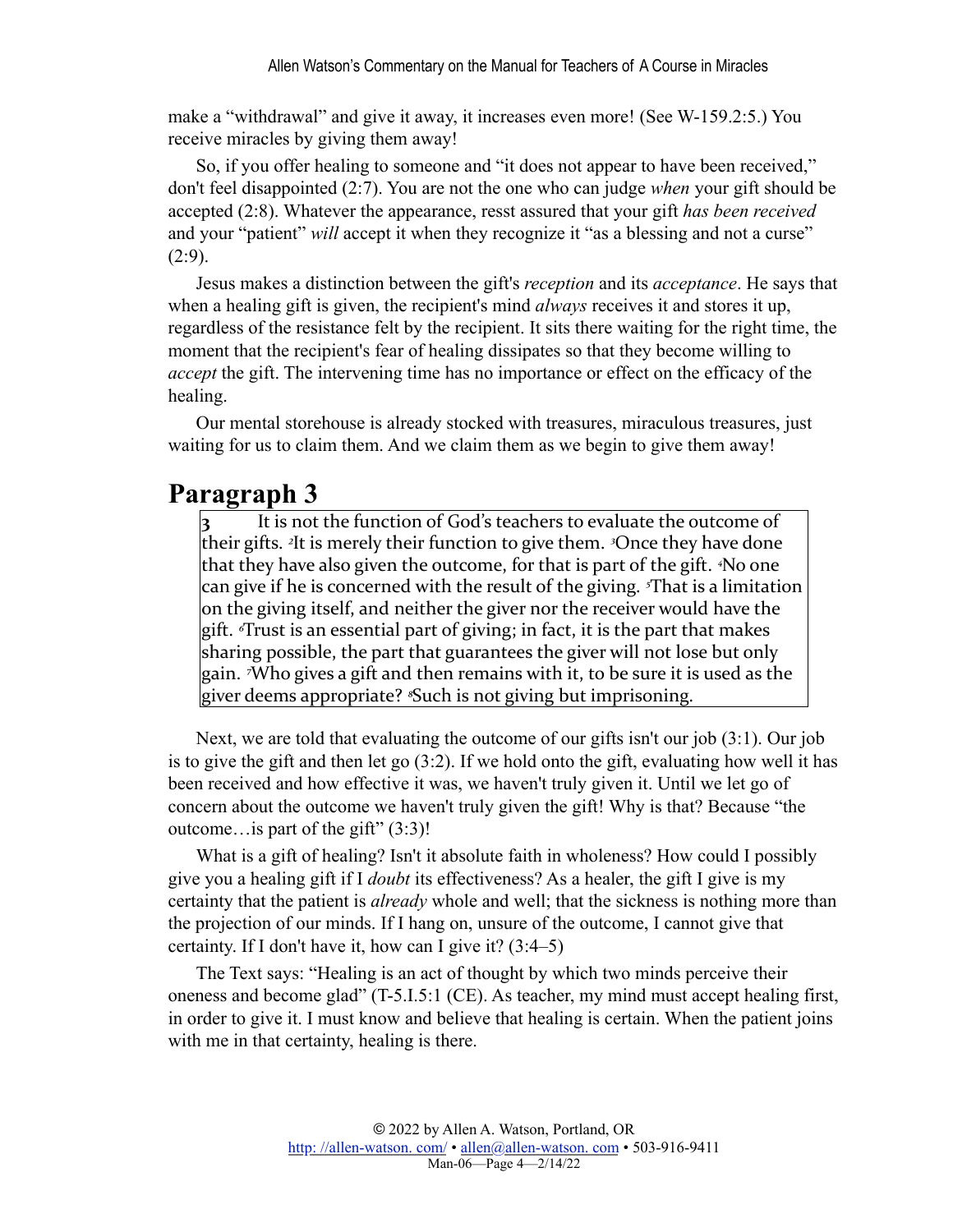Trust, the first characteristic of God's teachers, crops up again in 5:6. It is essential. We have to trust that sickness is only illusion, and health is the truth. Trust is what makes sharing (healing) possible.

Picture a situation where you are ill and a Course student says they can offer you healing. You agree. The healer says their prayer or lays on hands or whatever ritual they associate with healing, and you thank them. But you are not sure you really believe they can heal you, and sure enough, your symptoms persist.

Now imagine that the healer keeps dropping in or calling you, asking, "How are you doing? Do you feel any better?" Wouldn't you get the feeling that the healer isn't sure his "healing powers" work? And what would that do to *your*

faith in the healing? As 3:8 says, "Such is not giving but imprisoning."

#### **Paragraph 4**

<span id="page-4-2"></span>**4** It is the relinquishing of all concern about the gift that makes it truly given.  ${}^{2}$ And it is trust that makes true giving possible.<sup>4</sup> <sup>3</sup>Healing is the change of mind that the Holy Spirit in the patient's mind is seeking for him. <sup>4</sup>It is He Who accepts the gift for him, and it is the Holy Spirit in the mind of the giver Who gives the gift *to* him. <sup>5</sup>How can it be lost? <sup>6</sup>How can it be ineffectual? <sup>7</sup>How can it be wasted? <sup>*s*</sup>God's treasure house can never be empty. <sup>*If*</sup> one gift were missing, it would not be full. <sup>10</sup>Yet is its fullness guaranteed by God. <sup>11</sup>What concern, then, can a teacher of God have about what becomes of his gifts? <sup>12</sup>Given by God to God, who in this holy exchange can receive less than everything?

What causes a gift to be "truly given"? It's when the healer lets go of any concern about the outcome of their gift (4:1). They never doubt that healing has been given. And what makes such faith possible? Trust (4:2). Trust in God the Creator. Trust that God does not create sickness, and if God didn't create it, *nothing* created it. It is unreal. And also trust in the recipient of the gift, trust that the Holy Spirit is in them, seeking the very change of mind you have offered to them (4:3).

<span id="page-4-3"></span>You have the Holy Spirit in your mind, and He is the one offering the gift. They have the Holy Spirit in their mind, and He is the one who accepts the gift for them  $(4:3-4)^5$ . The Holy Spirit is the perfect Player on both teams, the teams of your two minds. How can the gift possibly go wrong? How could the healing possibly be ineffectual? How could the healing effect possibly be wasted? (4:4–7)

<span id="page-4-0"></span><sup>4</sup>. In this context, "trust" means trust that the gift "has been received, and trust that it will be accepted" when the receiver is ready (2:9). In essence, it means trusting that the receiver hasn't bungled the receiving of the gift. This trust is clearly connected to the foundational characteristic of God's teachers: trust that the world "is governed by a Power That is in them but not of them" (M-4.I.1:5).

<span id="page-4-1"></span> $5.$  The first part of sentence 4:4, up to the word "and." was omitted from the FIP edition.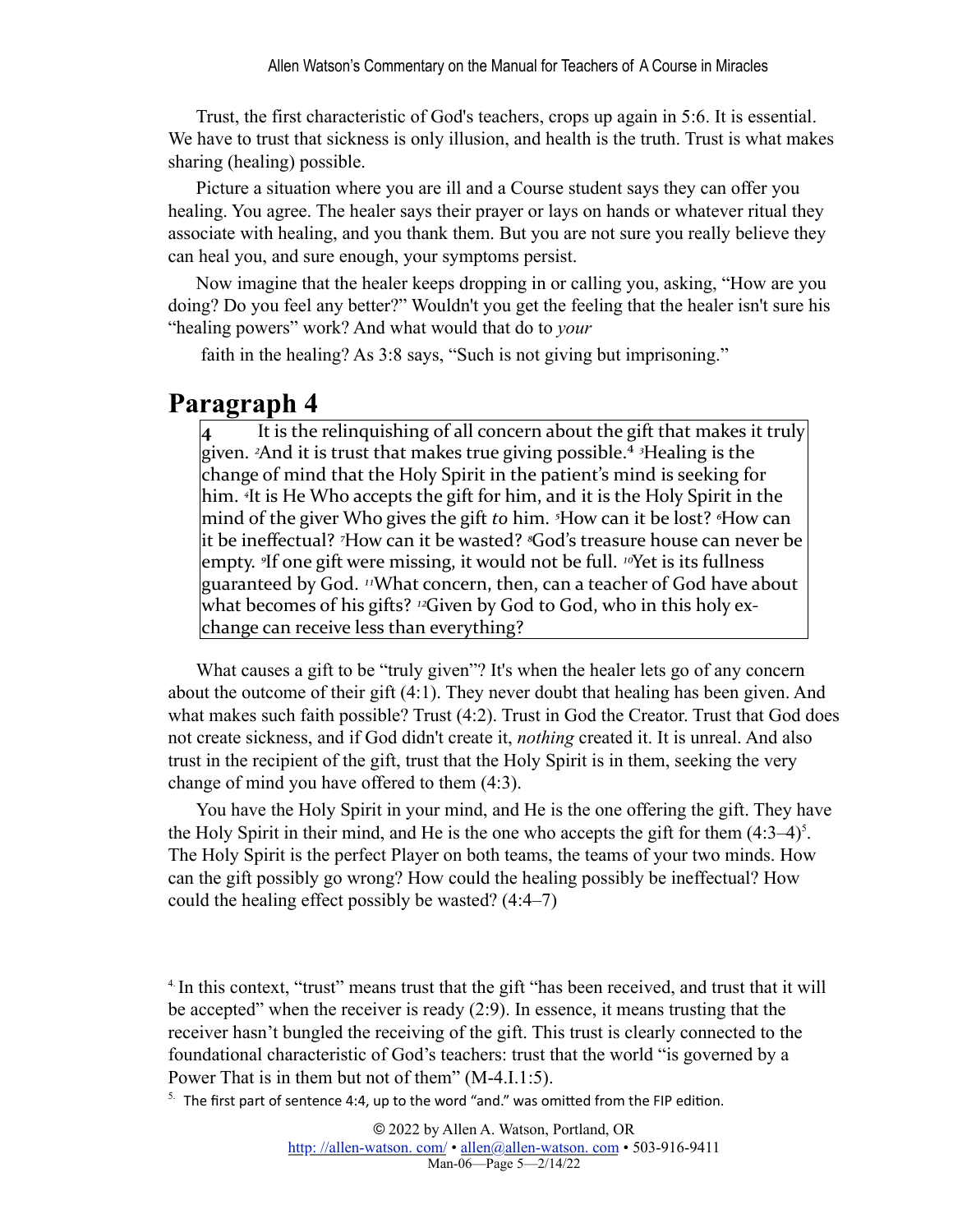Your mind, and your patient's mind, are treasure houses, stored with all of God's treasures. Among them is health. That treasure house is full, in you and in your patient. Nothing is missing (4:8–9). *God guarantees it!* (4:10).

How, then, could you ever be concerned about what happens to the gifts you offer? (4:11) These are God's gifts, "given by God to God" (4:12); God in you to God in them. This guarantees that the exchange of gifts will be perfect, and that both giver and receiver will gain by it (4:12; 4:6).

Is healing certain? Yes. If the patient is ready so that their mind joins with yours in perfect trust that God's creation *cannot* be sick, it manifests at once. If the patient is not ready to accept the gift, the Holy Spirit in them receives it and saves it in the storehouse of their mind, awaiting their acceptance.

What still must be explained in more detail is what to do when you find yourself thinking that your healing didn't "take". That will be the subject of Chapter 7.